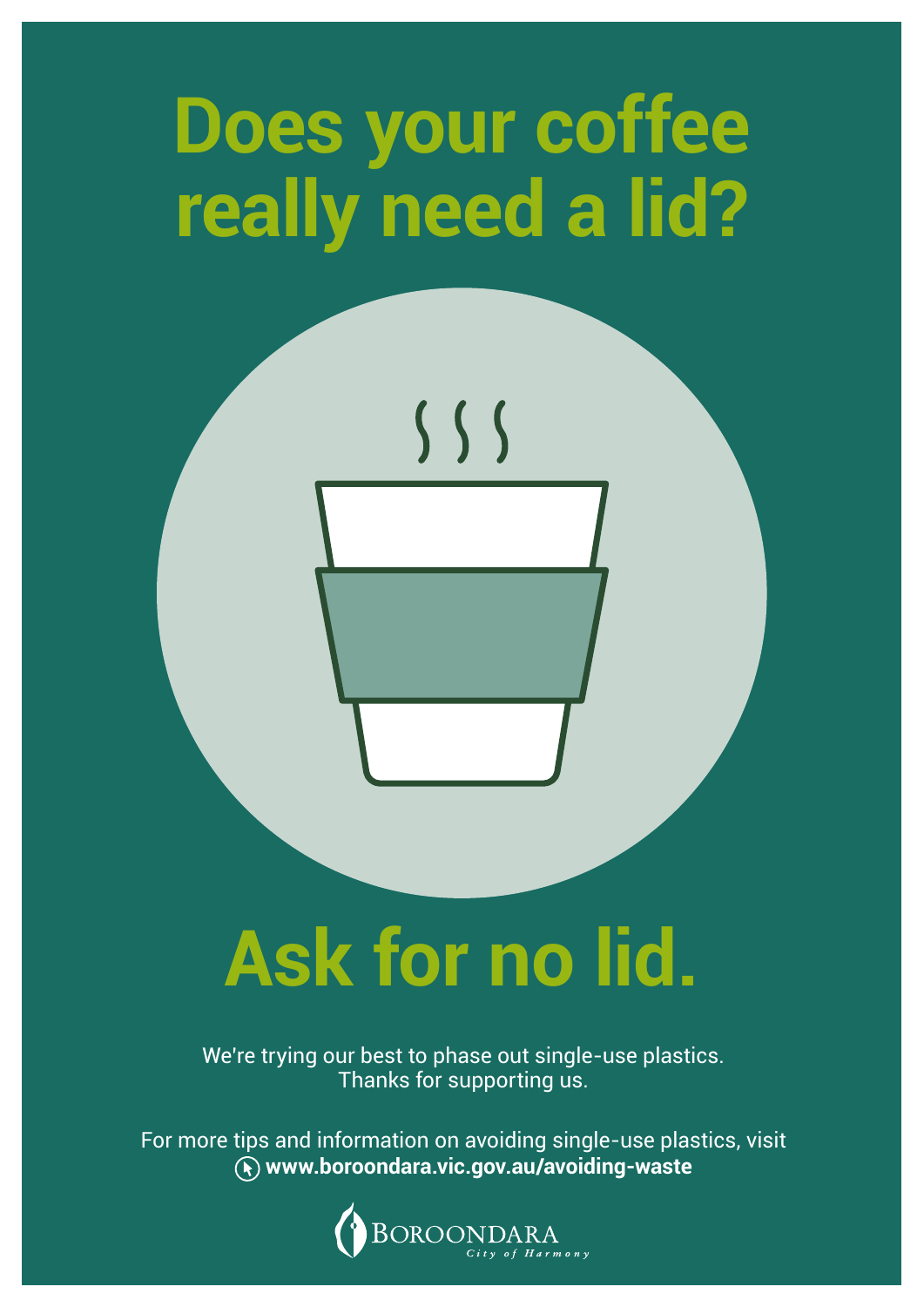#### **Got your own reusable coffee cup, container or bag?**



#### We're BYO friendly! Please bring them in.

We're trying our best to phase out single-use plastics. Thanks for supporting us.

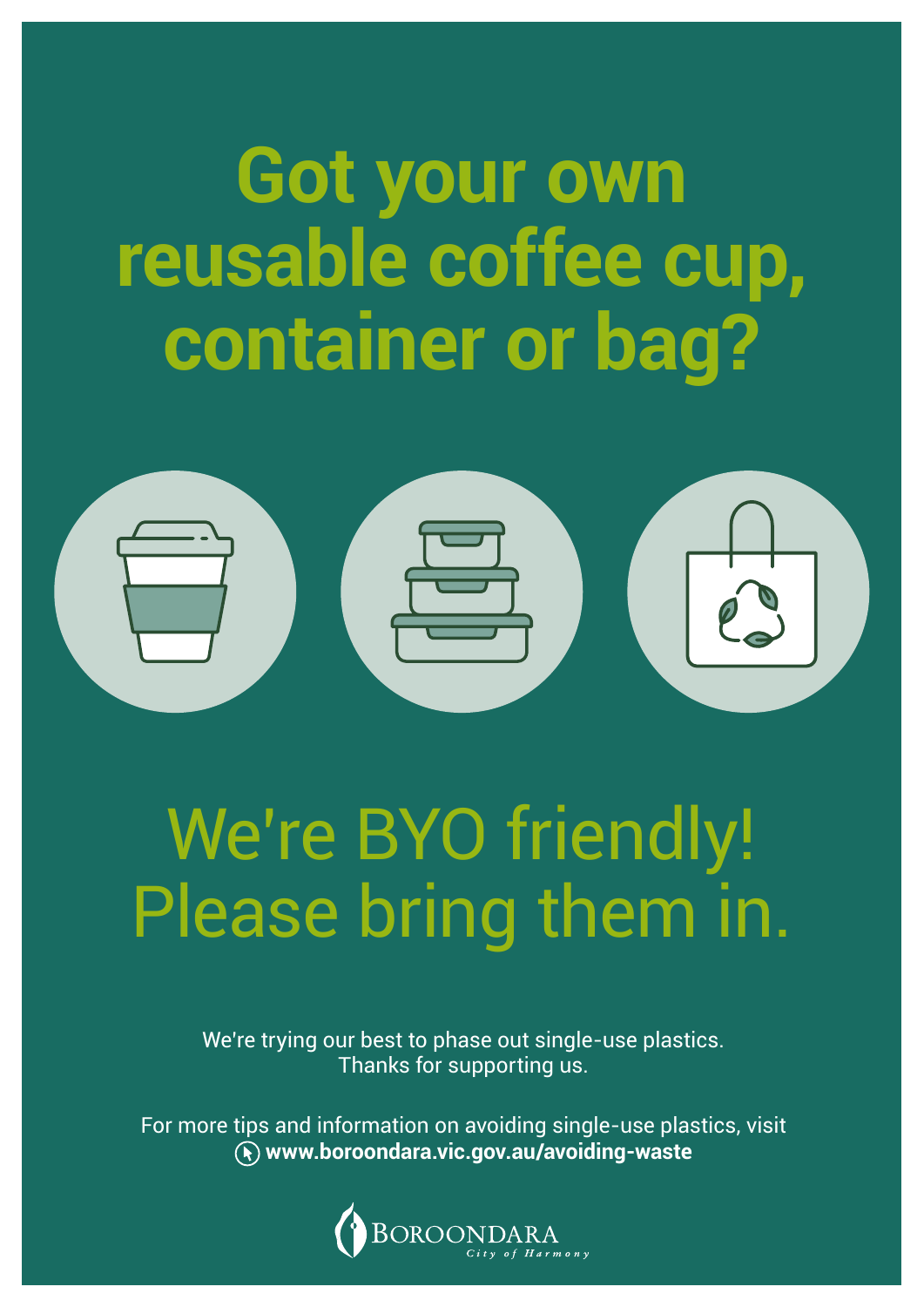### **Got your own coffee cup?**

#### We're BYO friendly! Please bring it in.

We're trying our best to phase out single-use plastics. Thanks for supporting us.

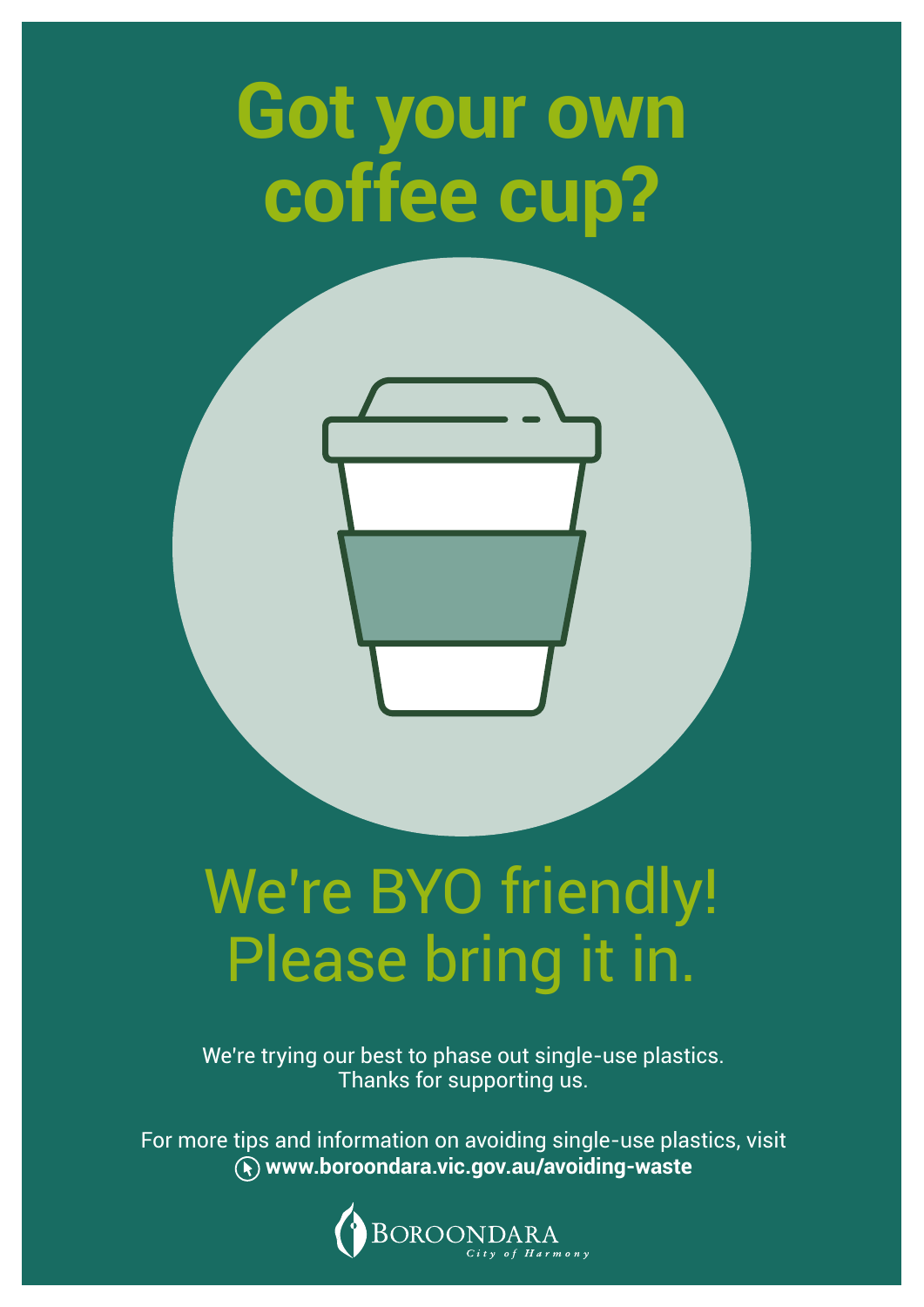### **Got your own reusable container?**

#### We're BYO friendly! Please bring it in.

We're trying our best to phase out single-use plastics. Thanks for supporting us.

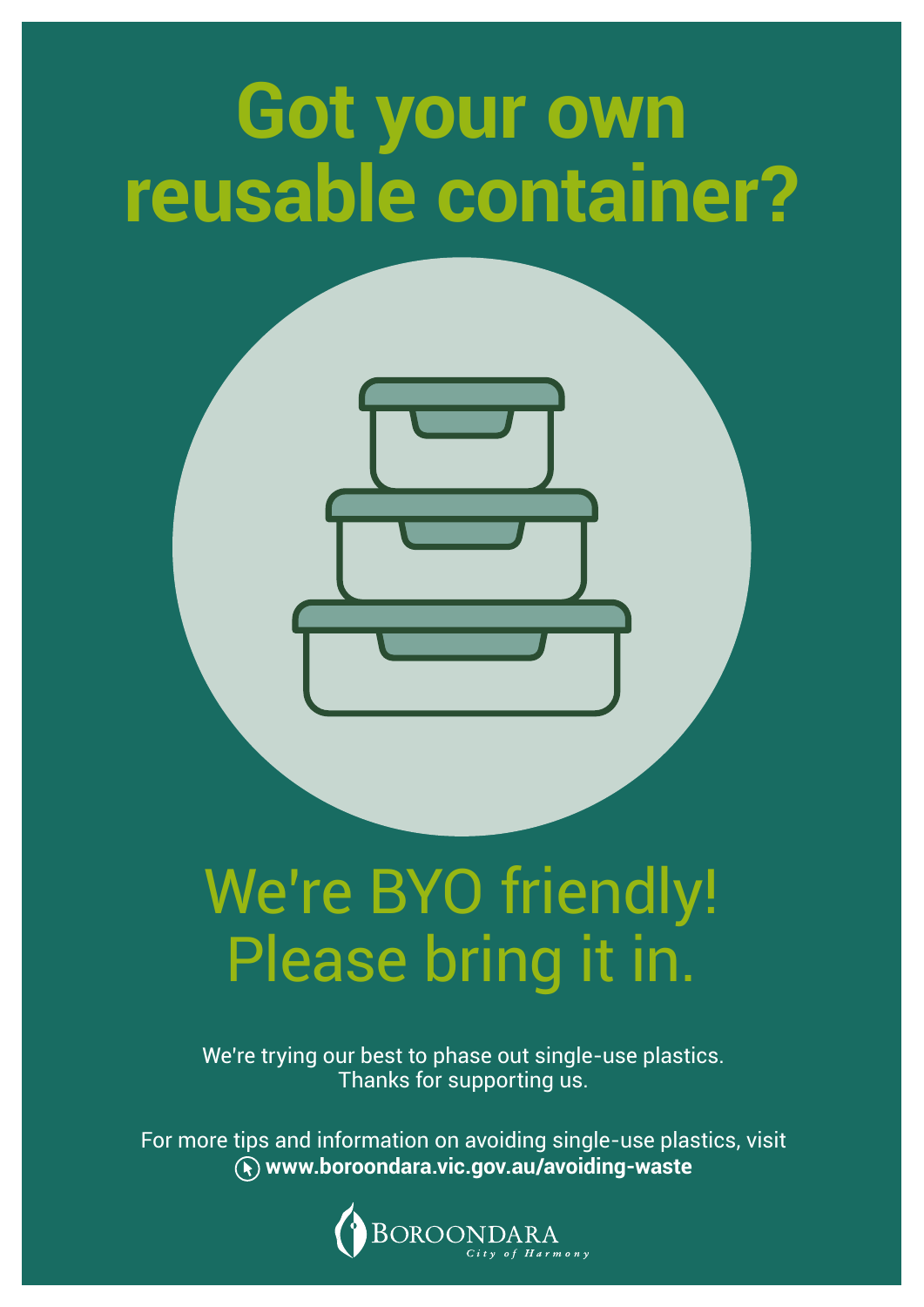# **Reusables preferred here!**



#### container and bag. Bring in your own reusable coffee cup,

We're trying our best to phase out single-use plastics. Thanks for supporting us.

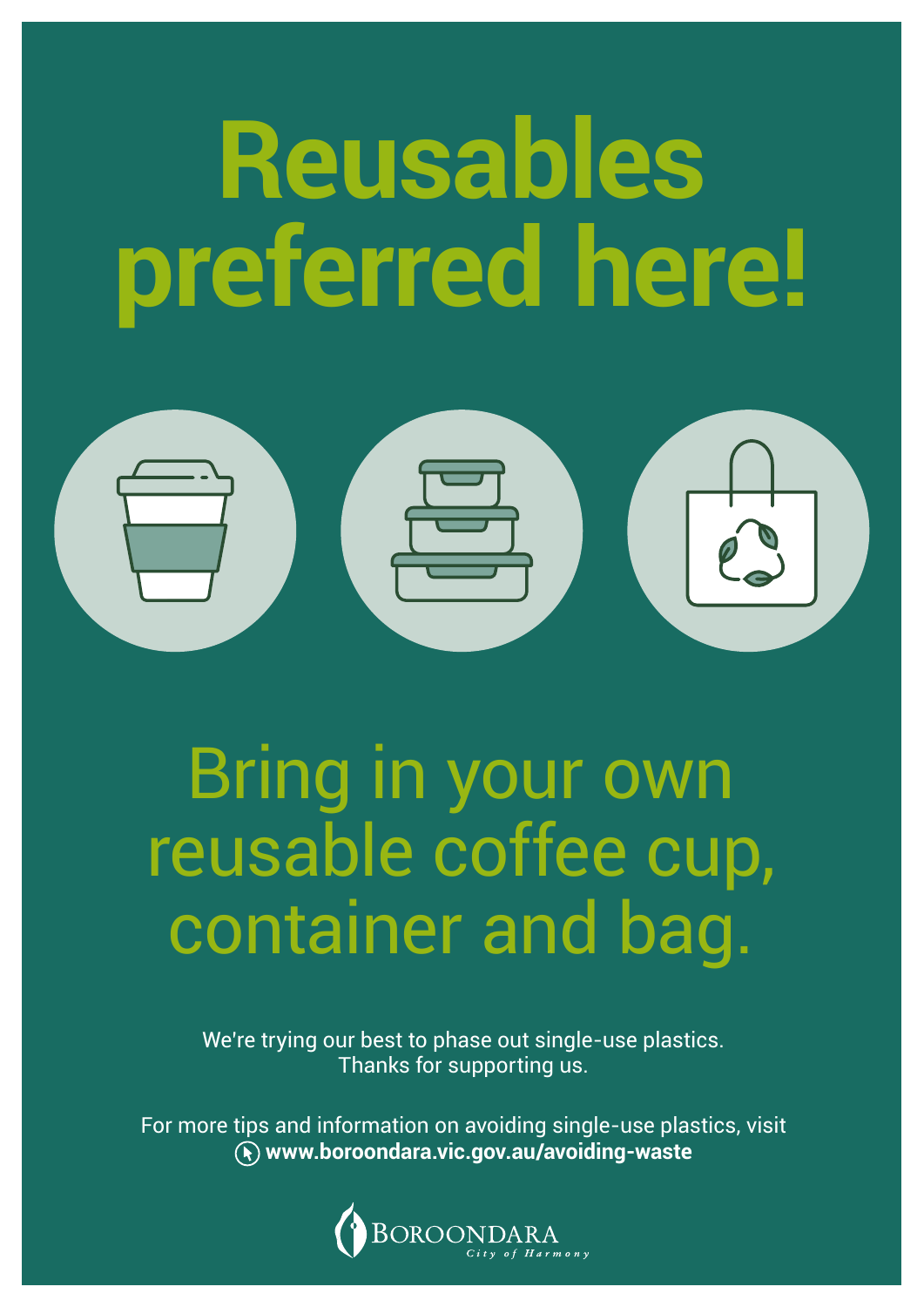### **Do you really need a straw?**



#### **Ask for no straw.**

We're trying our best to phase out single-use plastics. Thanks for supporting us.

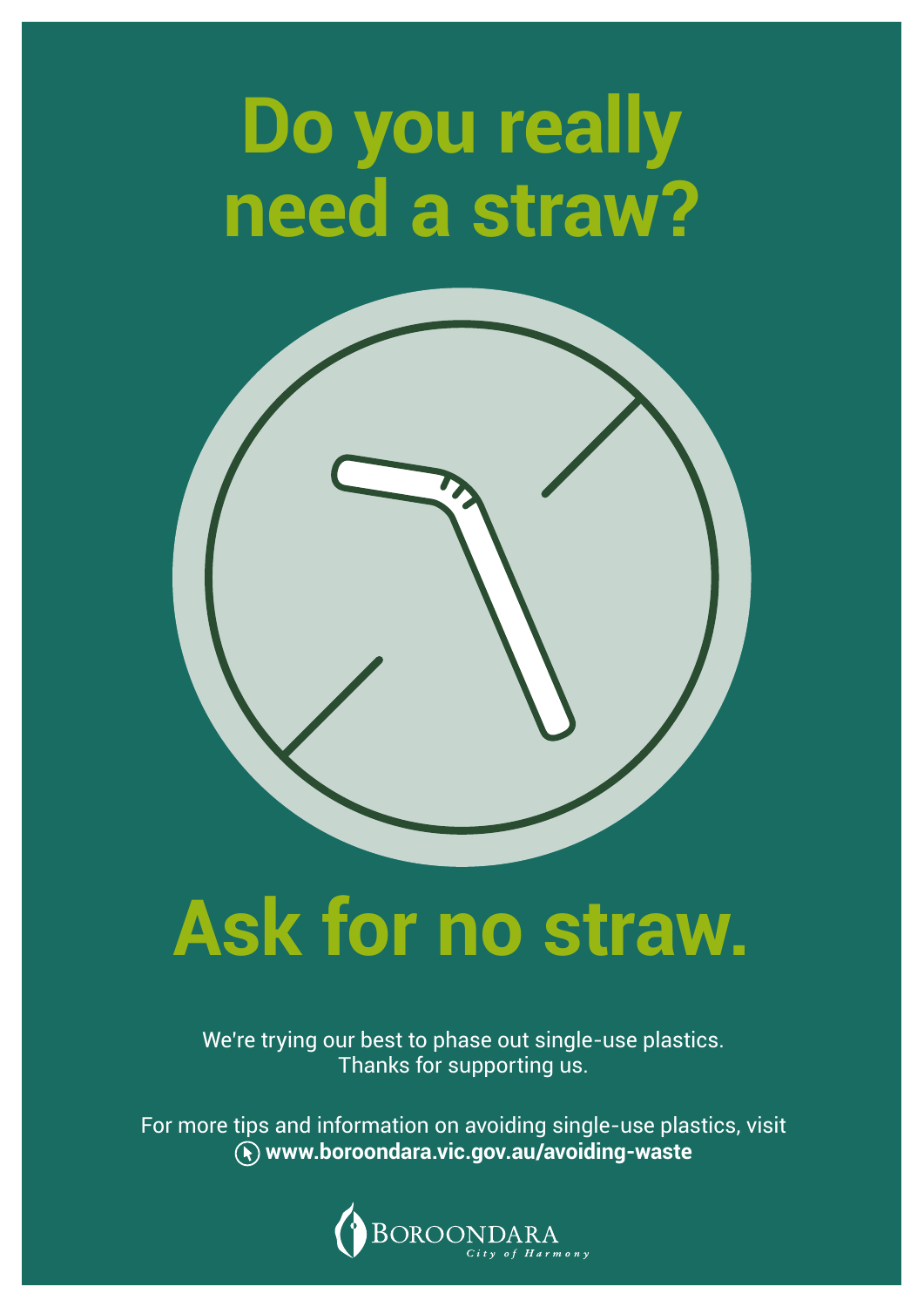## **Do you really need to take away?**



#### Dine in and help us reduce take away packaging

We're trying our best to phase out single-use plastics. Thanks for supporting us.

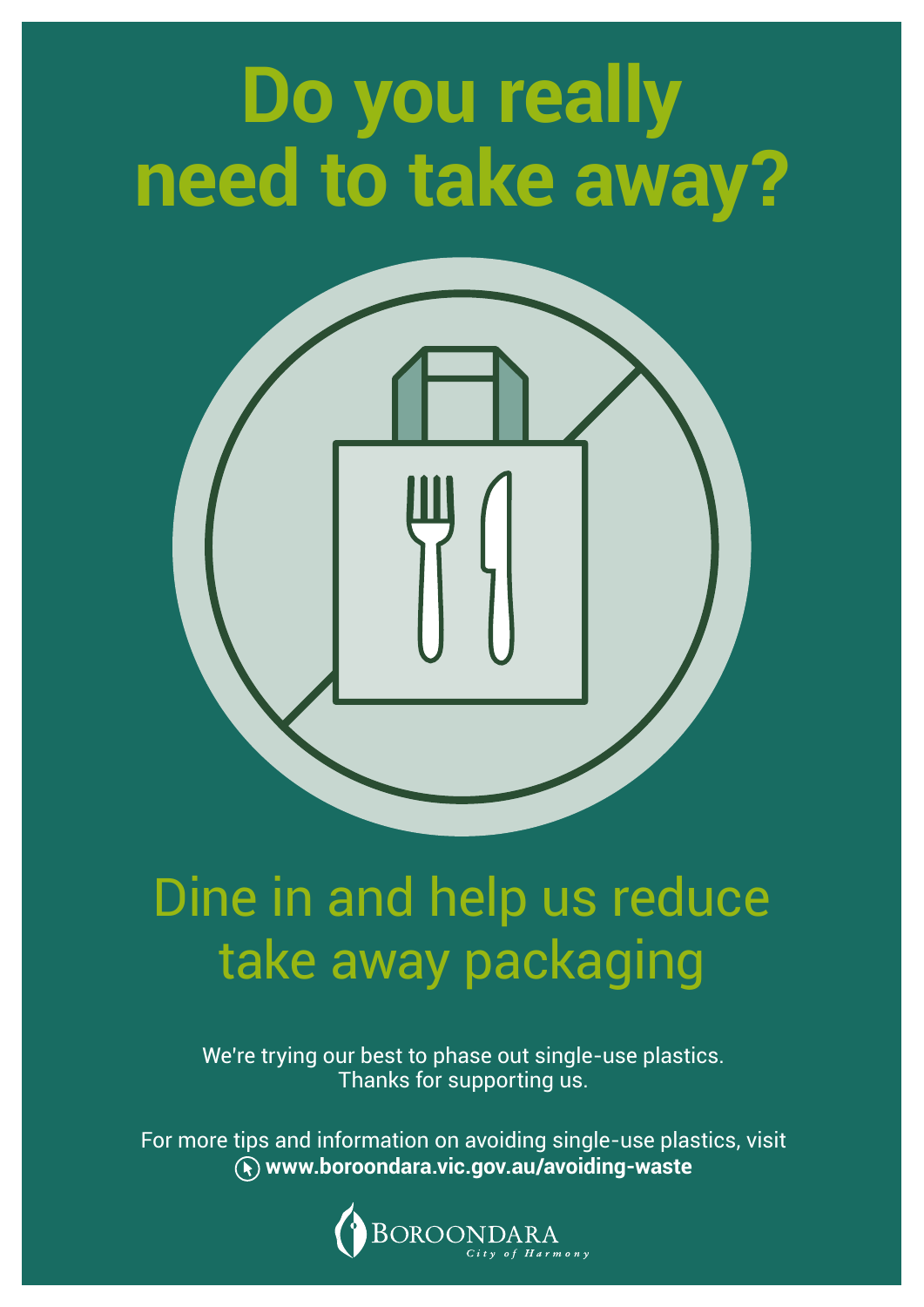### **Reusable water bottles welcome!**



#### Bring your own water bottle and we will refill for free.

We're trying our best to phase out single-use plastics. Thanks for supporting us.